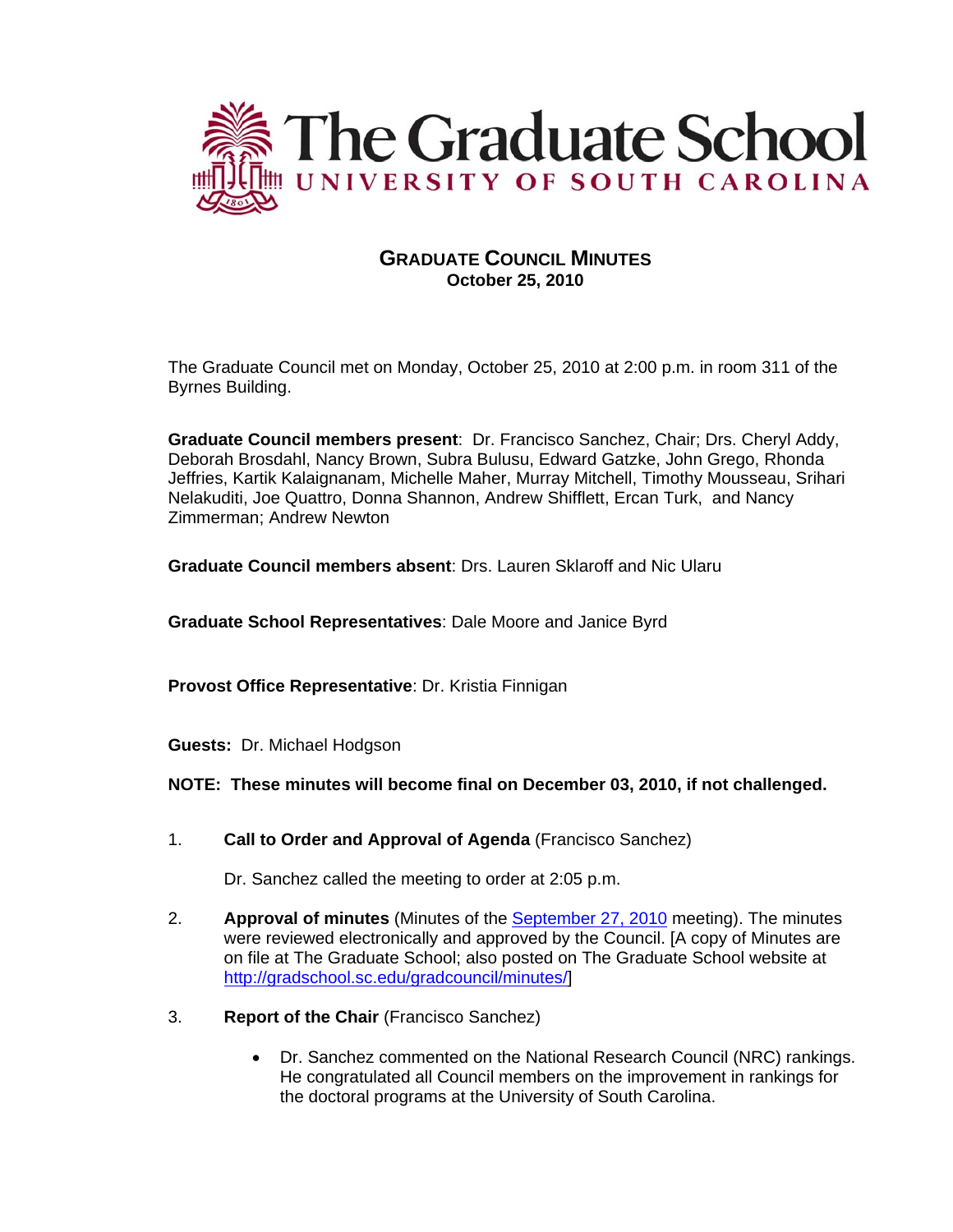# 4. **Report of the Interim Dean of The Graduate School** (Timothy Mousseau)

• Dr. Mousseau commented on the NRC rankings and encouraged all Council members to encourage their units to use this success in recruiting efforts. He also stated that there are plans to form an oversight group for post-doctoral research under the Office of Research and Graduate Education and would be advising the Graduate Council of their future role.

# 5. **Report of the Associate Dean / Secretary of the Graduate Council**  (Nancy Zimmerman)

• Dr. Zimmerman advised the Council that the next Graduate Director's meeting is scheduled for November 18, 2010 at 1:30 p.m. in the Russell House Theatre. Dr. Zimmerman stated that an agenda will be emailed to all Council members from Simone Francis in the weeks to come.

# 6. **Report of the Graduate Student Association Representative** (Drew Newton)

• Mr. Newton advised the Council that GSA is working diligently on strengthening the organization and collecting data from a needs assessment. Mr. Newton stated that GSA will be meeting in the weeks to come and he will have more information to report at November's meeting.

# 7. **Report of the Academic Policy and Practices Committee** (Cheryl Addy)

- Dr. Addy advised that the Committee is in the process of reviewing several items, but none are ready to be presented to the Council.
- 8. **Report of the Committee on 500/600 Level Courses, Distance Education, and Special Courses** (Nancy Zimmerman)

# **500-600 Level Courses:**

Faculty Senate Committee on Curricula and Courses met on August 1, 2010 at 1:30 PM, September 17, 2010 at 2:30 PM and on October 8, 2010 at 2:30 PM

# **Approvals:**

ANTH 550 – credit hours and prereq BIOL 538 and MSCI 538 – new BIOL 667 – new GERM 517 and LING 533 – new SPAN 512 – deletion JOUR 542- title and description ARTH 503 CRJU 535 – new CRJU 565 – new STAT 509 JOUR 533 – prereq JOUR 536 – prereq JOUR 546 – prereq NURS 504 – restriction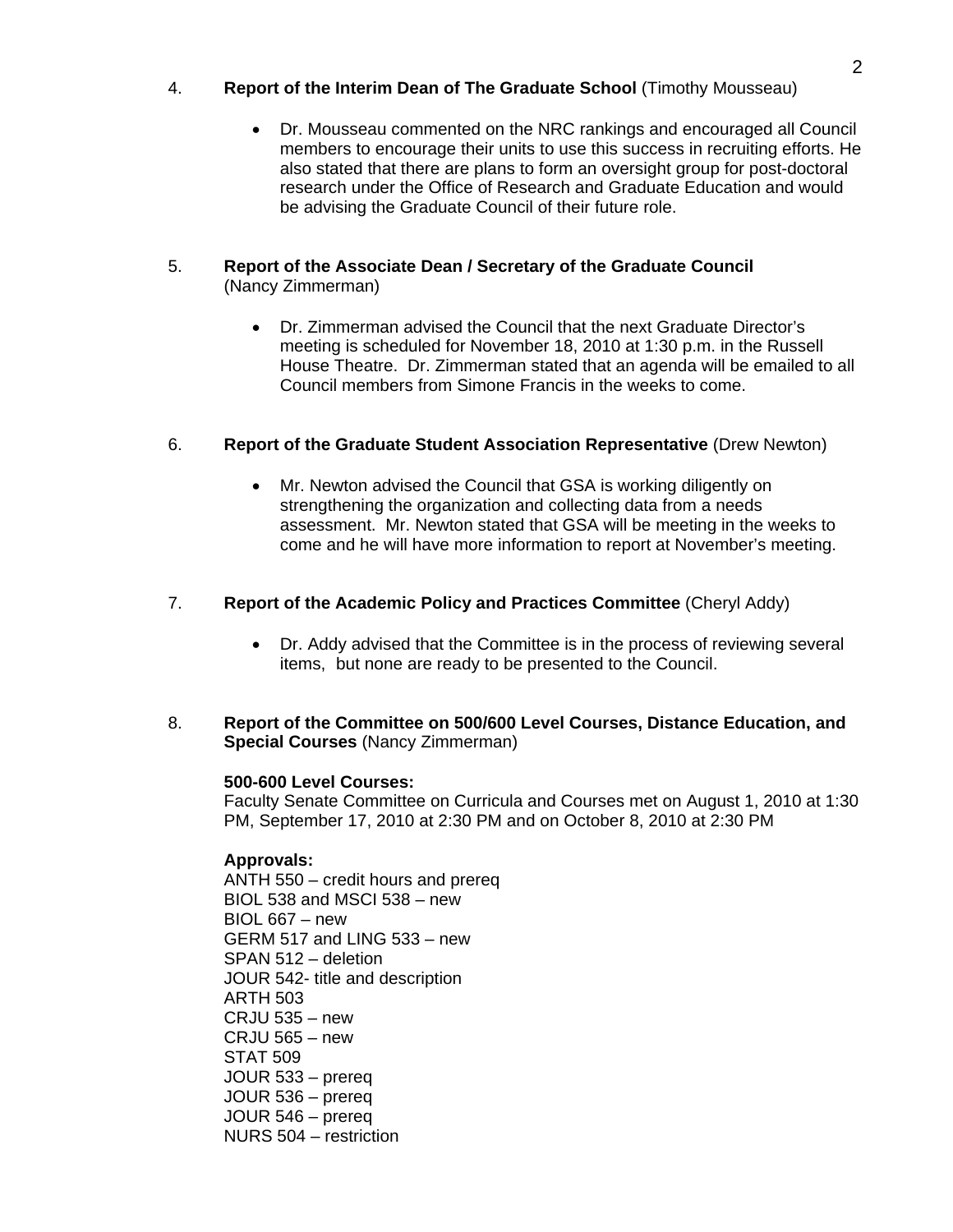NURS 505 – restriction NURS 506 – restriction NURS 534 – restriction NURS 553 – restriction ENHS 671 – new ENHS 675 – new EXSC 620 – new EXSC 666 – new HPEB 412 – new HPEB 620 – new

#### **Pending:**

JOUR 562 – title and description NURS J507 – new, DED NURS 541 – restriction

The next meeting of the Committee on Curricula and Courses will be held November 5, 2010 at 2:30 PM.

#### **Special Topics Course Approvals: Fall 2010**

| Fall 2010        |                  |                   |
|------------------|------------------|-------------------|
| CPLT 740Q        | <b>ENGL 650Q</b> | HPSM 791E         |
| <b>IBUS 790G</b> | MUED 793C        | <b>PHYS 745 A</b> |
| <b>PHYS 745S</b> | <b>PSYC 741B</b> | <b>PSYC 741D</b>  |
| WGST 796W        |                  |                   |
|                  |                  |                   |

# **SPRING 2011**

| ANTH E591P       | <b>BADM 780S</b>       | <b>BIOL 599F</b>     |
|------------------|------------------------|----------------------|
| <b>BIOL 599N</b> | <b>BIOL 599P</b>       | <b>BIOL 757F</b>     |
| COMD 710B        | COMD 710C              | COMD 710D            |
| <b>CRJU 591C</b> | CSCE 790B              | ECIV 790B            |
| ECON 589D        | ECON 589E              | <b>EDHE 589</b>      |
| EDHE 832E        | EDHE 832P              | EDUC <sub>632T</sub> |
| <b>EDRM 878S</b> | ELCT 891A              | <b>ENGL 840C</b>     |
| ENGL 890P        | <b>ENHS 793A</b>       | ENHS 793B            |
| <b>ENHS 793C</b> | <b>ENVR 800R</b>       | <b>FILM 510T</b>     |
| <b>GERM 598G</b> | HIST 700N              | <b>HIST 700P</b>     |
| HIST 700Q        | HIST 700R              | <b>HIST 700S</b>     |
| HSPM J791S       | LING 505G (2 sections) | <b>LING 540R</b>     |
| MATH 778G        | <b>MUSC 726J</b>       | MUSC 726P            |
| MUSC 744B        | MUSC 775B              | MUSC 776B            |
| MUSC 776S        | MSCI 599F              | MSCI 758F            |
| POLI 778B        | <b>PSYC 589C</b>       | <b>PSYC 589E</b>     |
| <b>PSYC 841B</b> | <b>PSYC 888R</b>       | <b>RUSS 598L</b>     |
| SMED 729A        | SMED 729H              | SMED 769L            |
| SMED 769N        | SMED 769P              | <b>SMED 799C</b>     |
| SOCY 759M        | STAT 599A              | <b>WGST 598B</b>     |
| WGST 796A        |                        |                      |
|                  |                        |                      |

**FALL 2011**  STAT 718A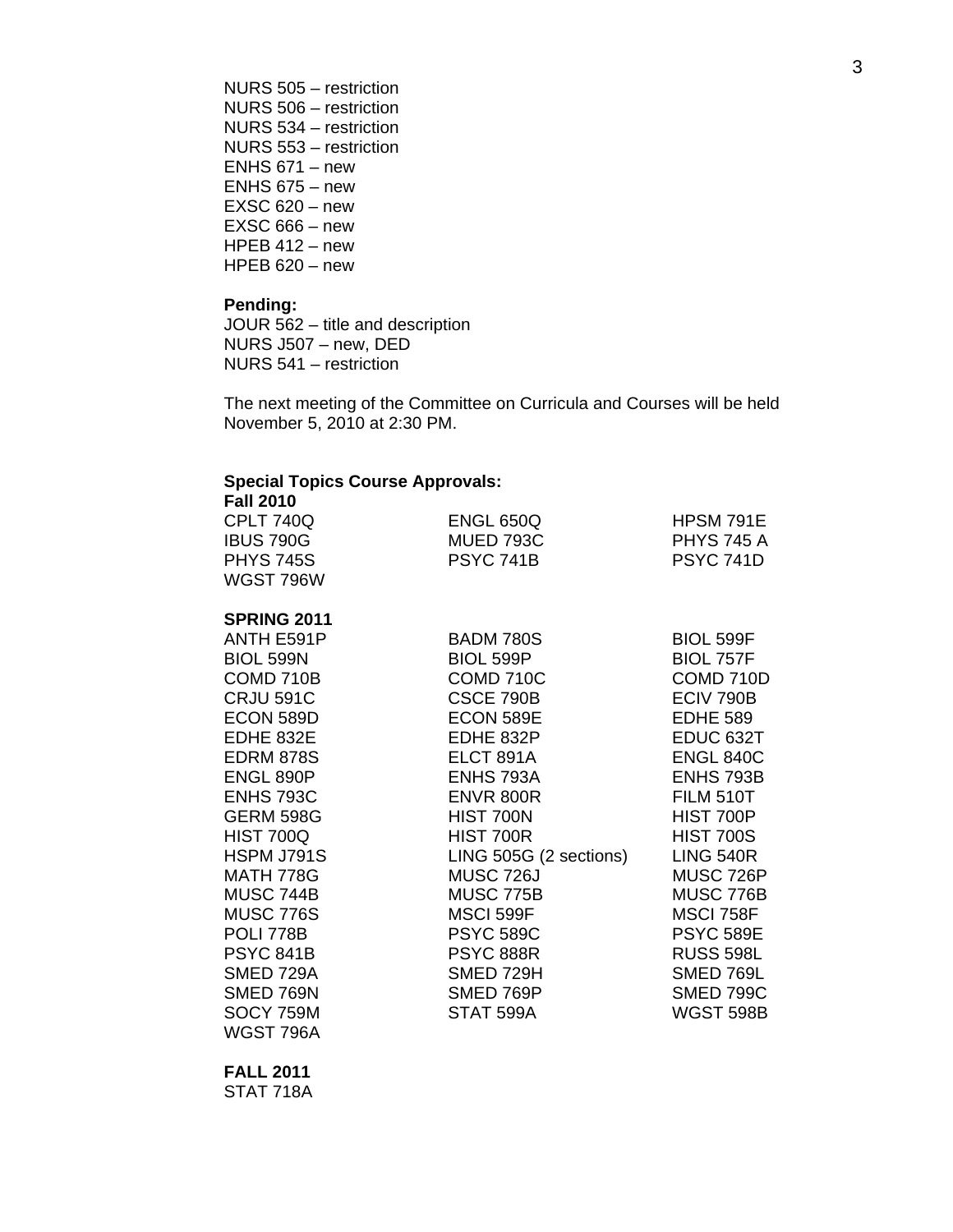9. **Fellowships and Scholarships Committee** (Joe Quattro)

No report

10. **Report of the Humanities, Social Sciences, Education, and Related Professional Programs Committee** (Murray Mitchell)

# **COLLEGE OF ARTS AND SCIENCES**

# *English*

#### **APPROVED**

 Academic Program Actions Proposal/Bulletin Change: [Ph.D. in English](http://gradschool.sc.edu/gradcouncil/curr_docs/APAPHDEnglish_201041.pdf)

 The English Department has passed unanimously (9/24/10) a motion to introduce a direct-admission option that will allow us to accept highly-qualified applicants directly from their B.A. degrees into our Ph.D. programs in literature or in composition and rhetoric. The sole curricular change is that students will not be required to complete a M.A. thesis – unless they choose to do so and opt out of the Ph.D. program -- but will progress immediately into doctoral studies upon satisfactory completion of the M.A. Comprehensive examination and the recommendation of their readers. This exam will thus serve as the Ph.D. Qualifying examination, as it currently may for our M.A. students who are admitted into our Ph.D. program. Our justification for introducing this direct admission option is that we will be able to recruit nationally the most highly qualified baccalaureate level applicants into our doctoral program, applicants whom we have been losing to our many peer institutions that have direct doctoral admission options. Further, we will be able to accelerate our students' progress toward the Ph.D. degree: Direct admission Ph.D. students should, on average, complete their doctoral degrees in one less year than our current students who must complete their M.A. degrees and seek subsequent admission into our Ph.D. program. Given our awareness of the Graduate Council's initiative to have the Bulletin reflect departmental policies and procedures as completely as possible, we have also indicated our departmental policy on transfer of courses for doctoral program credit. This explanation of our transfer policy will explain the potentially unclear difference in total credit hours toward the Ph.D. between students who have been admitted directly to the Ph.D. and those who will follow the traditional two-stage route to the degree.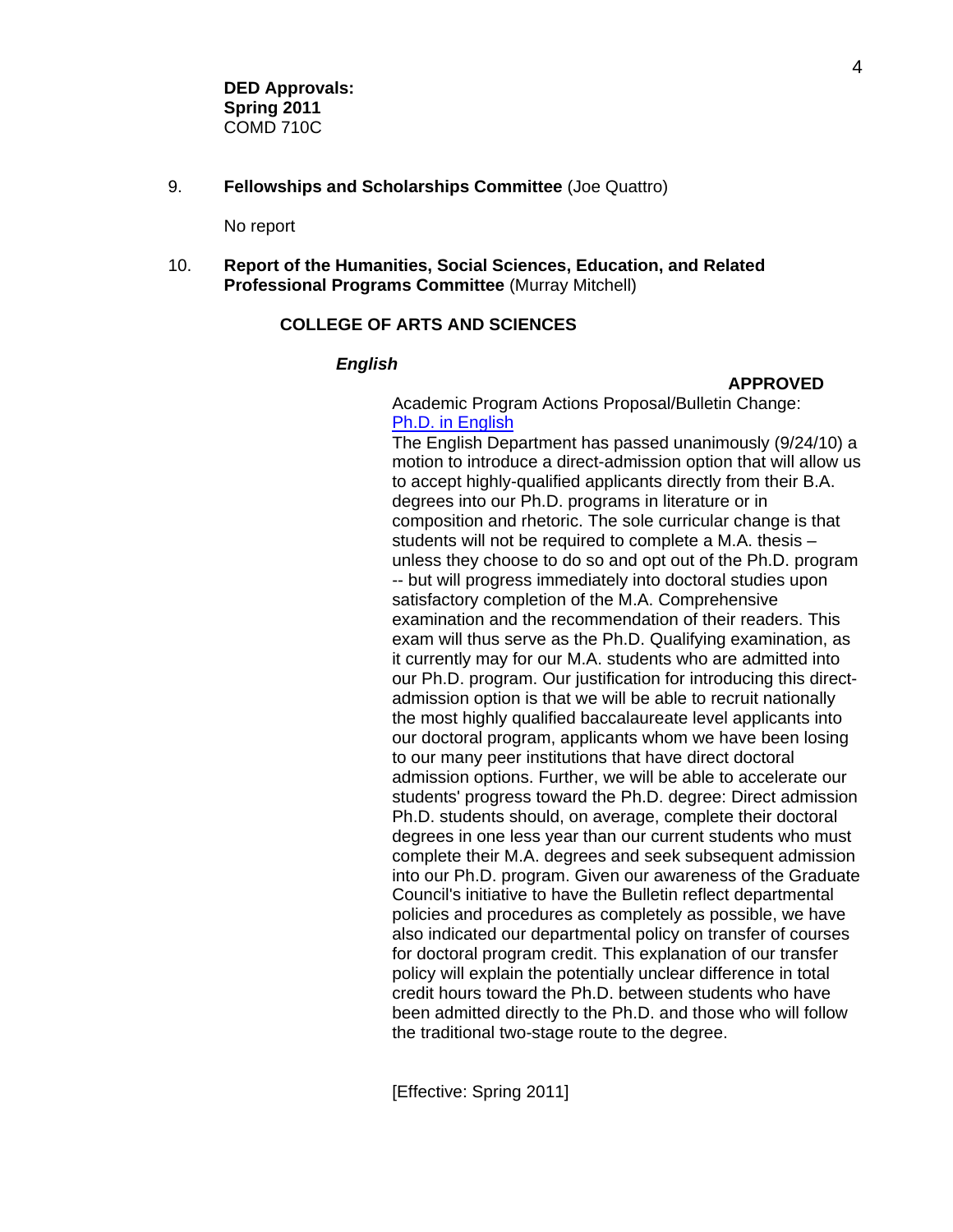# *Political Science*

Course Change Proposal: **TABLED UNTIL NEXT MEETING From: POLI 790 A -** [Independent Readings in](http://gradschool.sc.edu/gradcouncil/curr_docs/CCPPOLI790A_201041.pdf)   [Political Science \(3\)](http://gradschool.sc.edu/gradcouncil/curr_docs/CCPPOLI790A_201041.pdf)

> **To: POLI 790 A -** Independent Readings in Political Science (1-3)

[Effective: Spring 2011]

 Course Change Proposal: **TABLED UNTIL NEXT MEETING From: POLI 790 B -** [Independent Readings in](http://gradschool.sc.edu/gradcouncil/curr_docs/CCPPOLI790B_201041.pdf)   [International Studies \(3\)](http://gradschool.sc.edu/gradcouncil/curr_docs/CCPPOLI790B_201041.pdf)

> **To: POLI 790 B -** Independent Readings in International Studies (1-3)

[Effective: Spring 2011]

# **COLLEGE OF MASS COMMUNICATION AND INFORMATION STUDIES**

# *School of Library and Information Science*

Course Change Proposal: **APPROVED**

 **From: [SLIS 797 V –](http://gradschool.sc.edu/gradcouncil/curr_docs/CCPSLIS797V_201041.pdf)** Metadata (3)

 This course involves a careful examination of issues related to metadata definitions, selection and applications. Emphasis is on developing an understanding of the vital role of metadata in information discovery and information preservation, to get acquainted with various metadata schemas, to ease navigation through the gamut of standards suggested to information centers, libraries, archives and other cultural repositories.

Prereq: None

# **To: SLIS 797 V –** Metadata (3)

 This course involves a careful examination of issues related to metadata definitions, selection and applications. Emphasis is on developing an understanding of the vital role of metadata in information discovery and information preservation, to get acquainted with various metadata schemas, to ease navigation through the gamut of standards suggested to information centers, libraries, archives and other cultural repositories.

Prereq: SLIS 707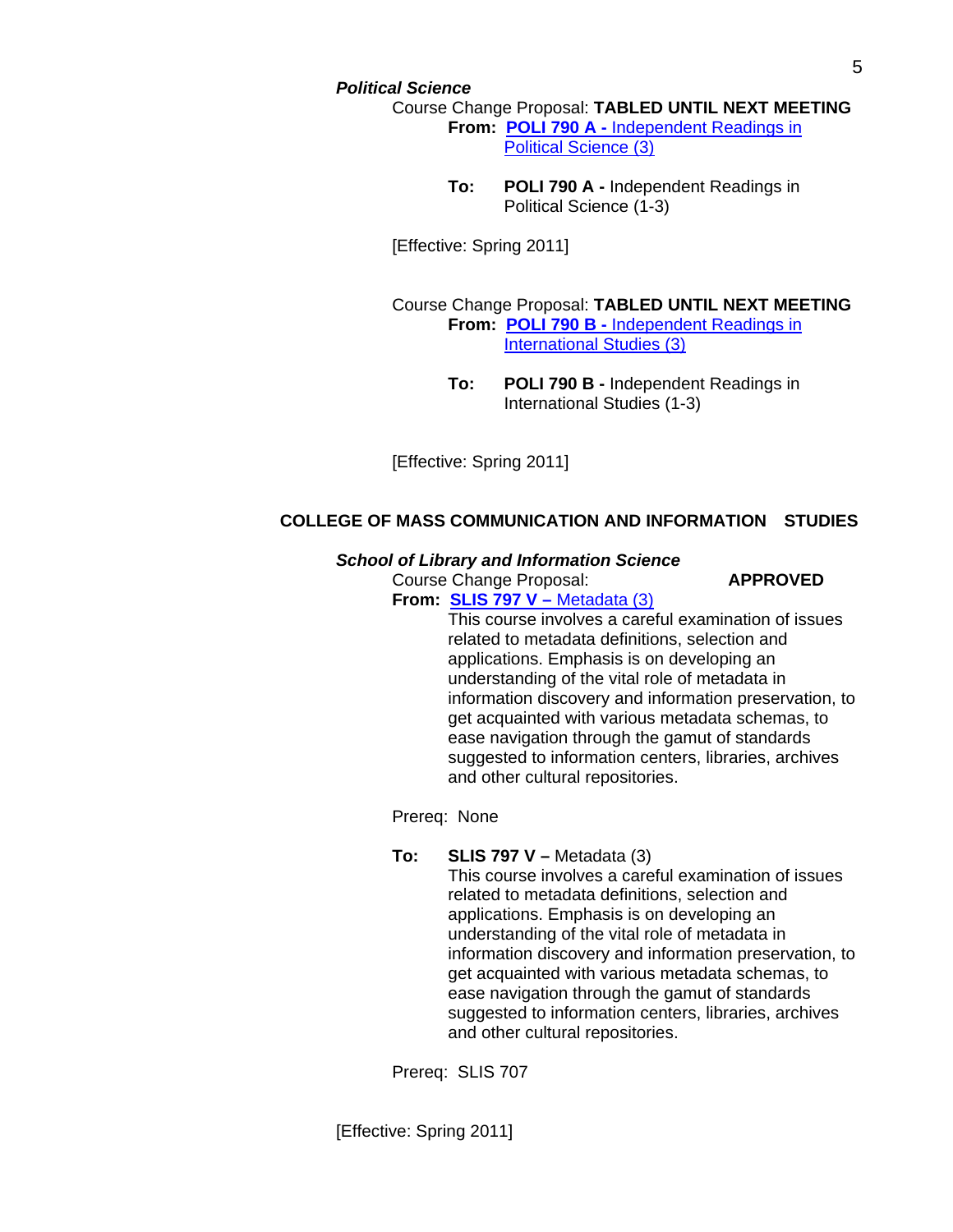# **MOORE SCHOOL OF BUSINESS**

#### *Economics*

# **APPROVED**

 Academic Program Actions Proposal/Bulletin Change: [M.A. in Economics: Course Number Change](http://gradschool.sc.edu/gradcouncil/curr_docs/APAMAEconomics_201041.pdf) Currently, the Bulletin states that the M.A. in Economics requires ECON 692. That course, however, is no longer offered. That material of that course is contained in STAT 700 (Applied Statistical Methods I).

 We have been advising students for the last couple of years to take STAT 700, so this change is not substantive. It aligns the official requirements to our current practice.

[Effective: Spring 2011]

# **APPROVED**

 Academic Program Actions Proposal/Bulletin Change: [M.A. in Economics: Non-thesis Option](http://gradschool.sc.edu/gradcouncil/curr_docs/APAMAEconomicsThesis_201041.pdf) We propose to offer the option of substituting two 3 credit courses in place of the 6-credit thesis in the Masters of Arts in Economics program.

 One reason is that this option is standard for most M.A. Economics programs in the United States. This change would make us more competitive nationally.

 Another reason is that many of our students would benefit greatly from being able to explore various aspects of economics in more depth through course work. Some students would be able to complement their studies across related disciplines by taking courses in, e.g. Public Health, Political Science, Sociology, or Anthropology.

 Finally, this change would allow students to specialize in areas that would enhance their marketability (e.g. taking two courses in Finance or Public Health).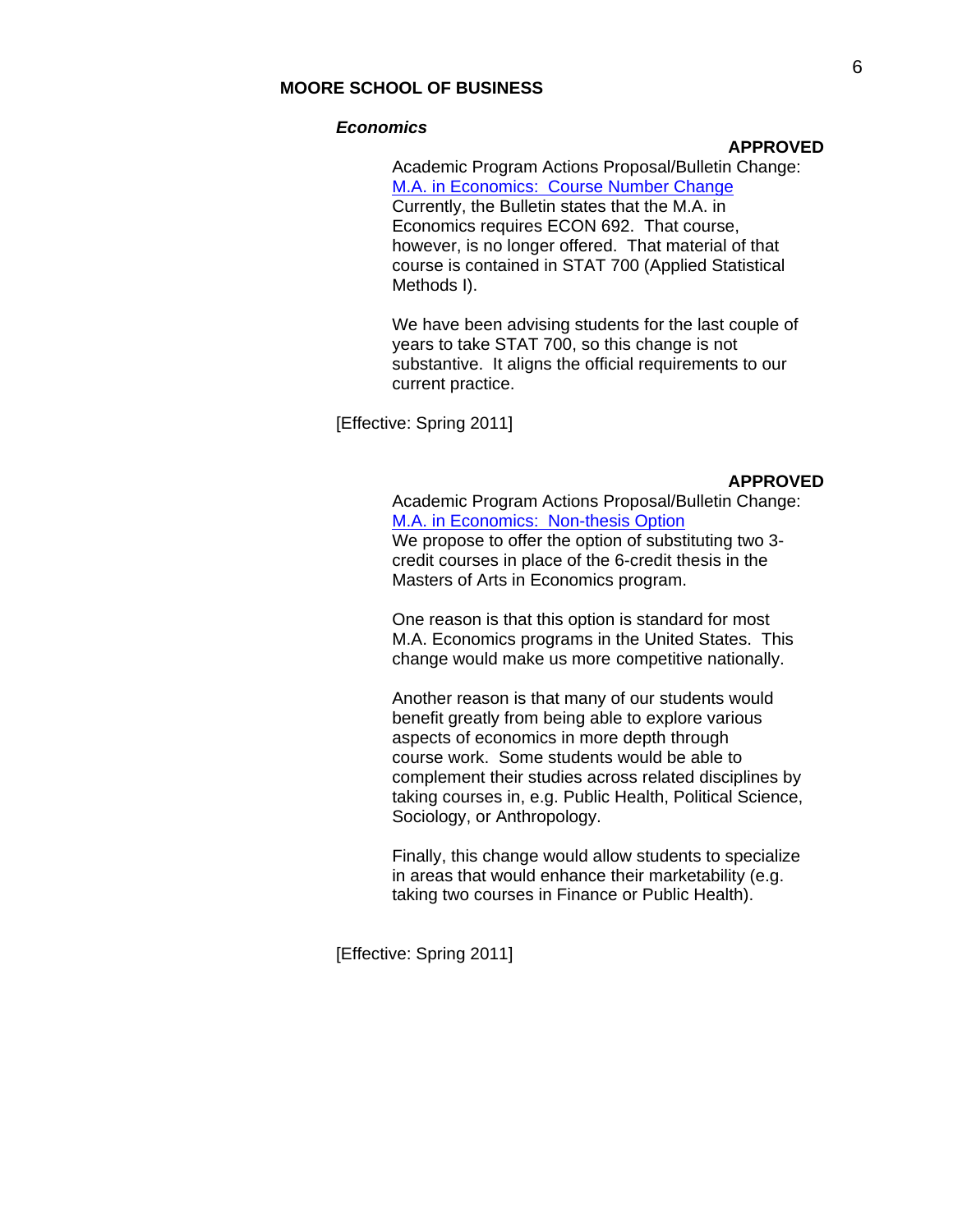# **APPROVED**

 Academic Program Actions Proposal/Bulletin Change: [M.A. in Economics: Change Semester of Program](http://gradschool.sc.edu/gradcouncil/curr_docs/APAMAEconomicsSemStart_201041.pdf)  **Start** 

 We wish to admit new students only in the fall semester because our required courses are sequenced. Students admitted in the spring would be out of sequence. It is not feasible for us to offer required courses every semester.

[Effective: Spring 2011]

11. **Report of Science, Math, and Related Professional Programs Committee** (John Grego)

# **COLLEGE OF ARTS AND SCIENCES**

# *Geography*

# **APPROVED**

Academic Program Actions Proposal/Bulletin Change: [Ph.D. in Geography](http://gradschool.sc.edu/gradcouncil/curr_docs/APAPHDGeography_201041.pdf) Details of the Geography Ph.D. program requirements have

 never been in the Bulletin. We would like to take the opportunity to accomplish two objectives with this action:

- 1) Improve the quality and efficiency of the Geography Ph.D. program, and
- 2) List the Ph.D. program requirements in the *USC Graduate Bulletin*.

 Current details on the Ph.D. Program requirements may be found on the Departmental web site (http://www.cas.sc.edu/geog/academics/phd.html).

 The substantive changes we are making to improve the quality and efficiency of the Ph.D. program are:

- 1) allow flexibility in selecting the appropriate technical proficiency course (research methods); formerly GEOG 731 was required of all Ph.D. students,
- 2) delete the specific requirement of GEOG 731, an advanced quantitative techniques course in Geography, that may not be appropriate for students focusing on a non - GIScience area of Geography,
- 3) eliminate the requirement of GEOG 740 (1 credit hour) for Ph.D. students as the content is primarily for the students without research experience (note: this course is still required for our MAIMS students),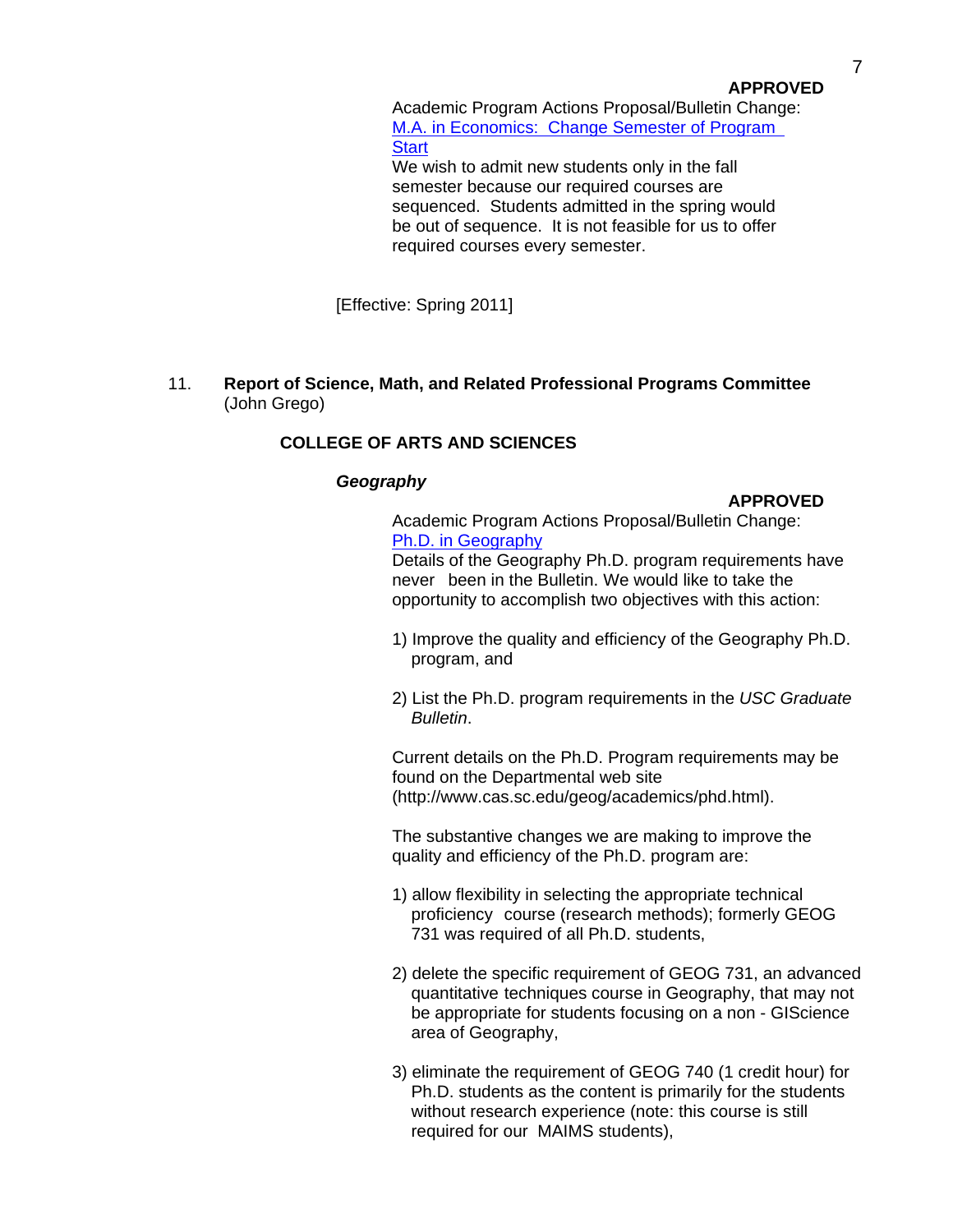- 4) change the qualifying exam to be the successful completion of three courses--GEOG 801, GEOG 531 or its equivalent, and the advanced training in a technique course, with a grade of B or better.
- 5) require the dissertation proposal to be commensurate with a proposal to a nationally-recognized funding source,
- 6) require all Ph.D. students to have teaching experience as the Instructor or teaching assistant.
- 7) require Ph.D. students to present their research in the Departmental Colloquia Series.

[Effective: Spring 2011]

# *Earth and Ocean Sciences*

# **Course Change Proposal: APPROVED From: GEOL 726 –** [Advanced Igneous Petrology \(4\)](http://gradschool.sc.edu/gradcouncil/curr_docs/CCPGEOL726_201041.pdf) Advanced concepts in the origin and evolution of magmatic systems, effects of different tectononthermal regimes on magma genesis, magma dynamics, and phase equilibria in magmatic systems. Concepts illustrated by rock suites from classic locations. Prereq: GEOL 522 Note: Three lectures and three laboratory hours each week. **To: GEOL 726 –** Igneous Processes & Crustal Genesis(3) An investigation of igneous processes and their role in

crustal genesis and evolution.

Prereq: None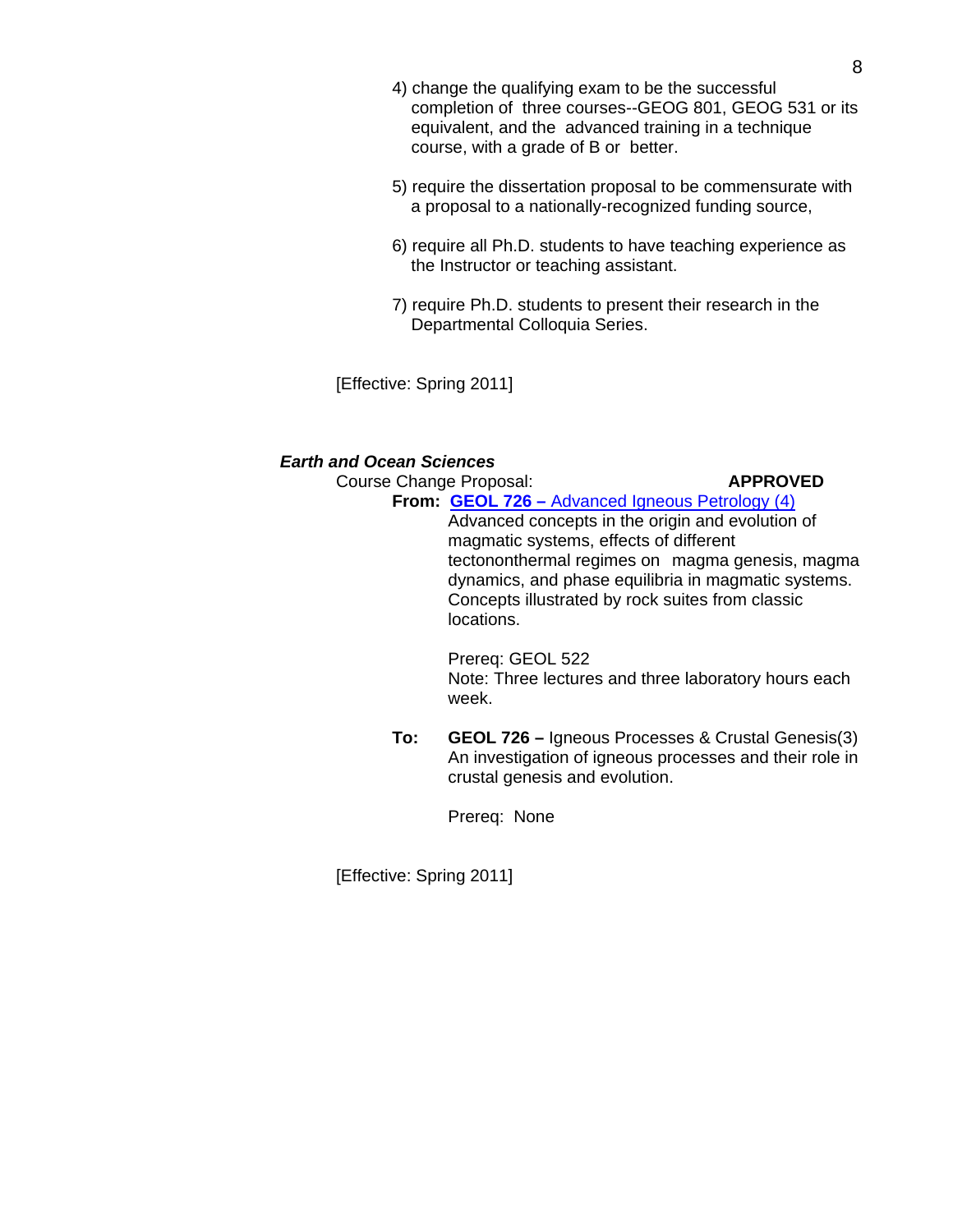## **SCHOOL OF MEDICINE**

## *Biomedical Sciences*

#### **APPROVED**

Academic Program Actions Proposal/Bulletin Change: [Ph.D. in Biomedical Science](http://gradschool.sc.edu/gradcouncil/curr_docs/APAPhDinBiomedicalScience_201041.pdf)

 Changes are made to the core requirements of the neuroscience track of the of the Biomedical Science Ph.D. program. These changes specify 12 credit hours in the neuroscience track that differ from the molecular and cellular biology track. The purpose of these changes is to provide coursework that better prepares students in the neuroscience content area.

- The listing of required courses in the neuroscience track is revised to correct course numbers of the neuroscience courses PHPH 750 and 751. In addition to these 2 courses of 4 credits each, an additional 4 credit course is added - Biomedical Biochemistry (BMSC 754).
- The neuroscience track does not require as core courses these 12 credits of coursework in the molecular and cellular biology track: Structure and Function of Nucleic Acids (BIOL 711), Advanced Cell Biology (BIOL 714), Biological Chemistry (BIOL 717), and Biological Chemistry II (BIOL 718).

[Effective: Spring 2011]

# *Nurse Anesthesia*  Course Change Proposal: **APPROVED From: PHPH 775 –** [Practicum in Nurse Anesthesia \(7\)](http://gradschool.sc.edu/gradcouncil/curr_docs/CCPPHPH775_201041.pdf) Supervised clinical practicum in nurse anesthesia. # Times Course can be Taken: 3 **To: PHPH 775 –** Practicum in Nurse Anesthesia (1-7) Supervised clinical practicum in nurse anesthesia. # Times Course can be Taken: 5 (up to 24 total credits)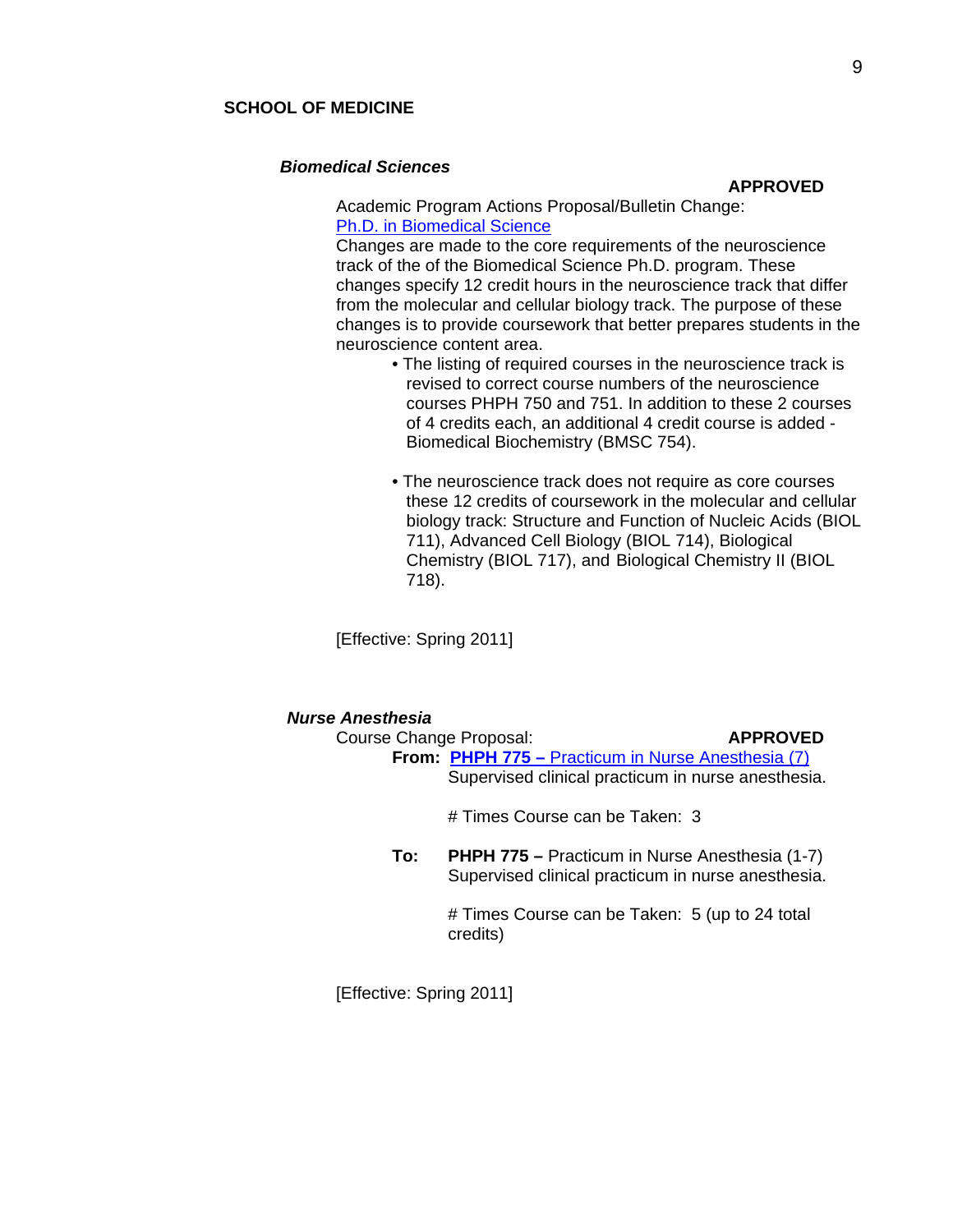Course Change Proposal: **APPROVED**

**From: PHPH 791 –** [Principles of Anesthesia I \(5\)](http://gradschool.sc.edu/gradcouncil/curr_docs/CCPPHPH791_201041.pdf) Pre- and post-operative evaluation, principles, and techniques of anesthesia, and the use of the anesthesia machine, ventilators, and monitoring equipment used in the administration of anesthesia.

**To: PHPH 791 –** Principles of Anesthesia I (1-5) Pre- and post-operative evaluation, principles, and techniques of anesthesia, and the use of the anesthesia machine, ventilators, and monitoring equipment used in the administration of anesthesia.

# Times Course can be Taken: 5 (up to 5 total credits)

[Effective: Spring 2011]

# **ARNOLD SCHOOL OF PUBLIC HEALTH**

# *Environmental Health Sciences*

**APPROVED** Academic Program Actions Proposal/Bulletin Change: [Master of Science in Public Health](http://gradschool.sc.edu/gradcouncil/curr_docs/APAMSPHtermination_201041.pdf)

 The Arnold School of Public Health is requesting to delete the Master of Science in Public Health (MSPH). The MSPH has a relatively inflexible curriculum because of the areas of concentration. The more flexible the M.S. in the department is more attractive to students and yields a more marketable degree for graduates. In addition, the number of degrees relative to the number of students in the department stretches limited resources for delivering quality instruction.

[Effective: May Session 2011]

New Course Proposal: **APPROVED ENHS 772 –** [Human and Ecological Risk Assessment \(3\)](http://gradschool.sc.edu/gradcouncil/curr_docs/NCPENHS772_201041.pdf) Focuses on history, theory, and practice of predicting, managing, and communicating potential human health and environmental risks of hazardous chemicals. Reviews fundamental components and explores uncertainties, probabilistic approaches, and 'real-world' challenges of risk analysis.

[Effective: Fall 2011]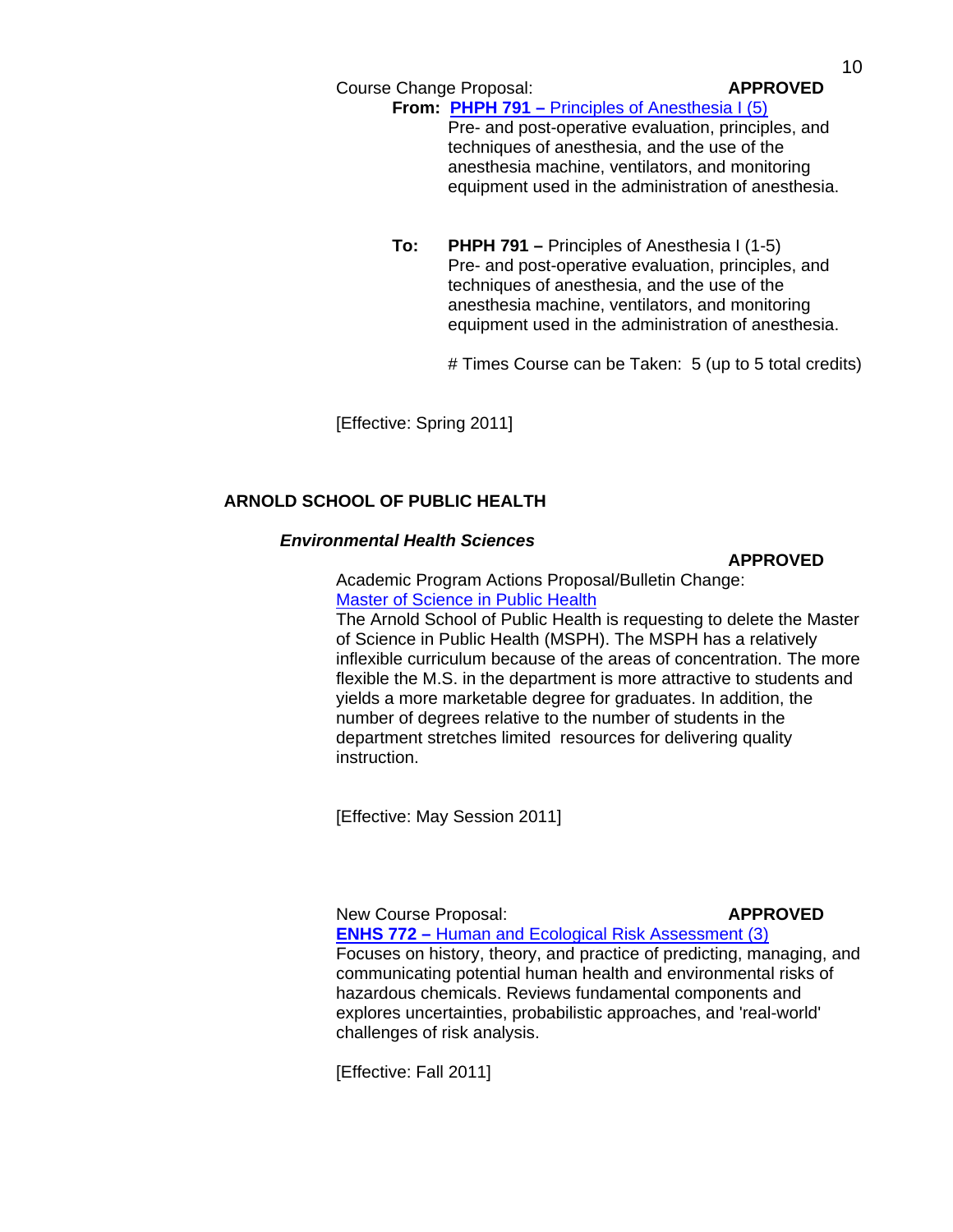# *Health Promotion, Education, and Behavior*

Course Change Proposal: **APPROVED From: HPEB 704 –** [Health Education Research Seminar \(1\)](http://gradschool.sc.edu/gradcouncil/curr_docs/CCPHPEB704_201041.pdf) Presentation and discussion of research topics in health education.

> Grading: Standard Note: May be repeated for up to a total of 3 hours.

**To: HPEB 704 –** Health Promotion Research Seminar (1) Presentation and discussion of research topics in health promotion, education, and behavior

> Grading: Pass-Fail Note: May be repeated for up to a total of 3 hours.

[Effective: Spring 2011]

#### *Health Services Policy and Management*

#### **APPROVED**

Academic Program Actions Proposal/Bulletin Change: [Dr.P.H. in Health Services Policy and Management](http://gradschool.sc.edu/gradcouncil/curr_docs/APADrPHHSPM_201041.pdf) Program requirements for the Ph.D. and Dr.P.H. will be amended to delete HSPM 710 as a required course, to be replaced by an elective of the student's choosing. Total hours required for these degrees (61 semester credit hours) will not change. As currently taught, there is a substantial overlap in course content between HSPM 710 (History of Public Health) and HSPM 711 (Health Politics); HSPM 710 includes some coverage of health politics and HSPM 711 includes a historical overview of public health. Given the duplication of subject matter covered in the two courses, we request that the two courses be combined. More historical content will be added to HSPM 711 and HSPM 710 will be dropped from the curriculum. The revision will not exceed 50% of the HSPM 711's current content.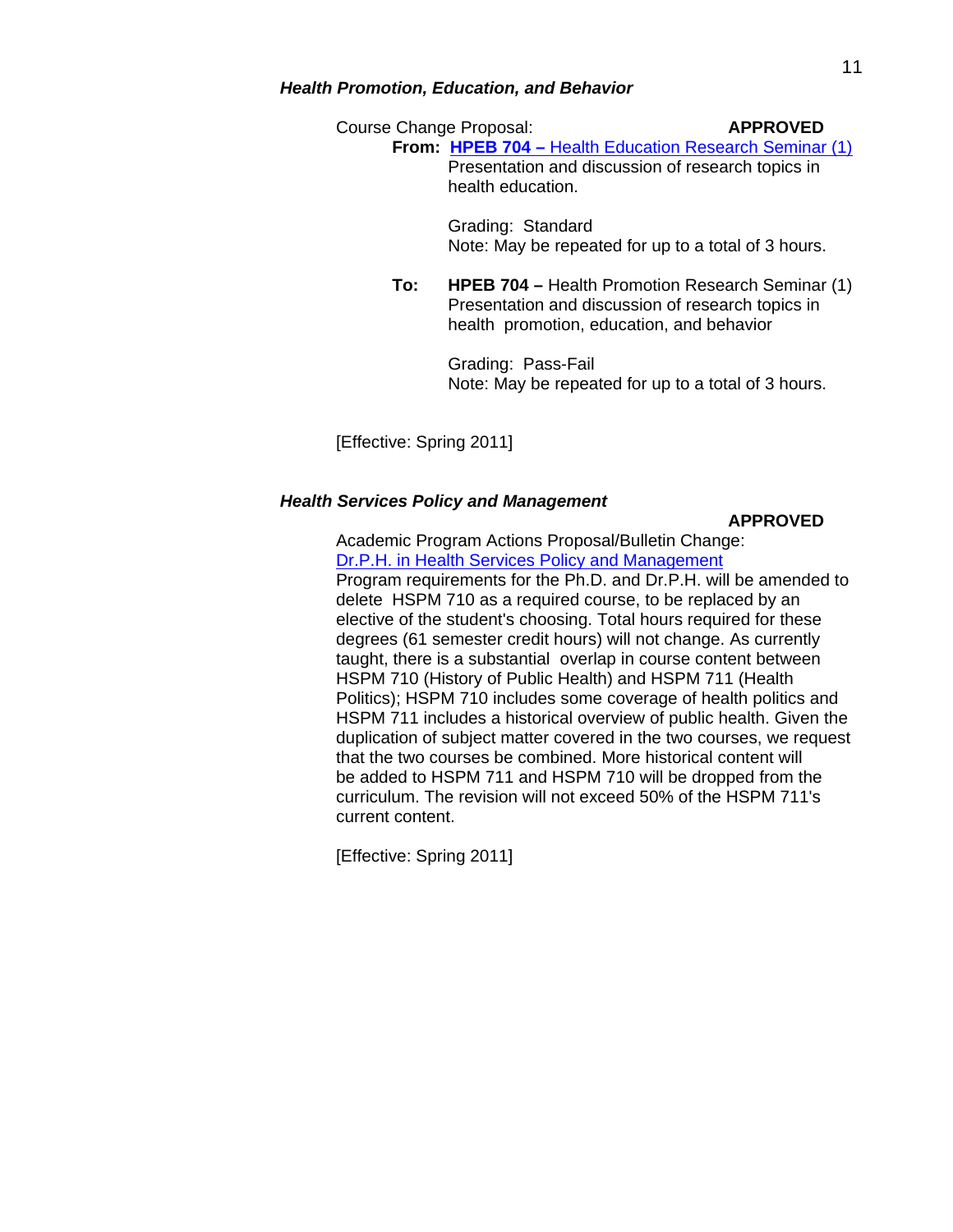# **APPROVED**

 Academic Program Actions Proposal/Bulletin Change: [Ph.D. in Health Services Policy and Management](http://gradschool.sc.edu/gradcouncil/curr_docs/APAPHDHSPM_201041.pdf)

 Program requirements for the Ph.D. and Dr.P.H. will be amended to delete HSPM 710 as a required course, to be replaced by an elective of the student's choosing. Total hours required for these degrees (61 semester credit hours) will not change. As currently taught, there is a substantial overlap in course content between HSPM 710 (History of Public Health) and HSPM 711 (Health Politics); HSPM 710 includes some coverage of health politics and HSPM 711 includes a historical overview of public health. Given the duplication of subject matter covered in the two courses, we request that the two courses be combined. More historical content will be added to HSPM 711 and HSPM 710 will be dropped from the curriculum. The revision will not exceed 50% of the HSPM 711's current content.

[Effective: Spring 2011]

Course Change Proposal: **APPROVED From: HSPM 710 – [History of Public Health \(3\)](http://gradschool.sc.edu/gradcouncil/curr_docs/CCPHSPM710_201041.pdf)** Public health from ancient civilizations to the present.

**To: DELETE** 

[Effective: Spring 2011]

New Course Proposal: **APPROVED HSPM 769 –** [Organizational Behavior \(3\)](http://gradschool.sc.edu/gradcouncil/curr_docs/NCPHSPM769_201041.pdf)

To explore organizational behavior at the micro level (individuals, motivation, leadership, conflict management) and macro level (social systems, inter-organizational relationships, change and innovation, performance and strategy, organizational design), with particular focus on health care environments.

[Effective: Spring 2011]

12. **Report of the Petitions and Appeals Committee** (Nancy Zimmerman for Nic Ularu)

No report

13. **Other Committee Reports**

No report